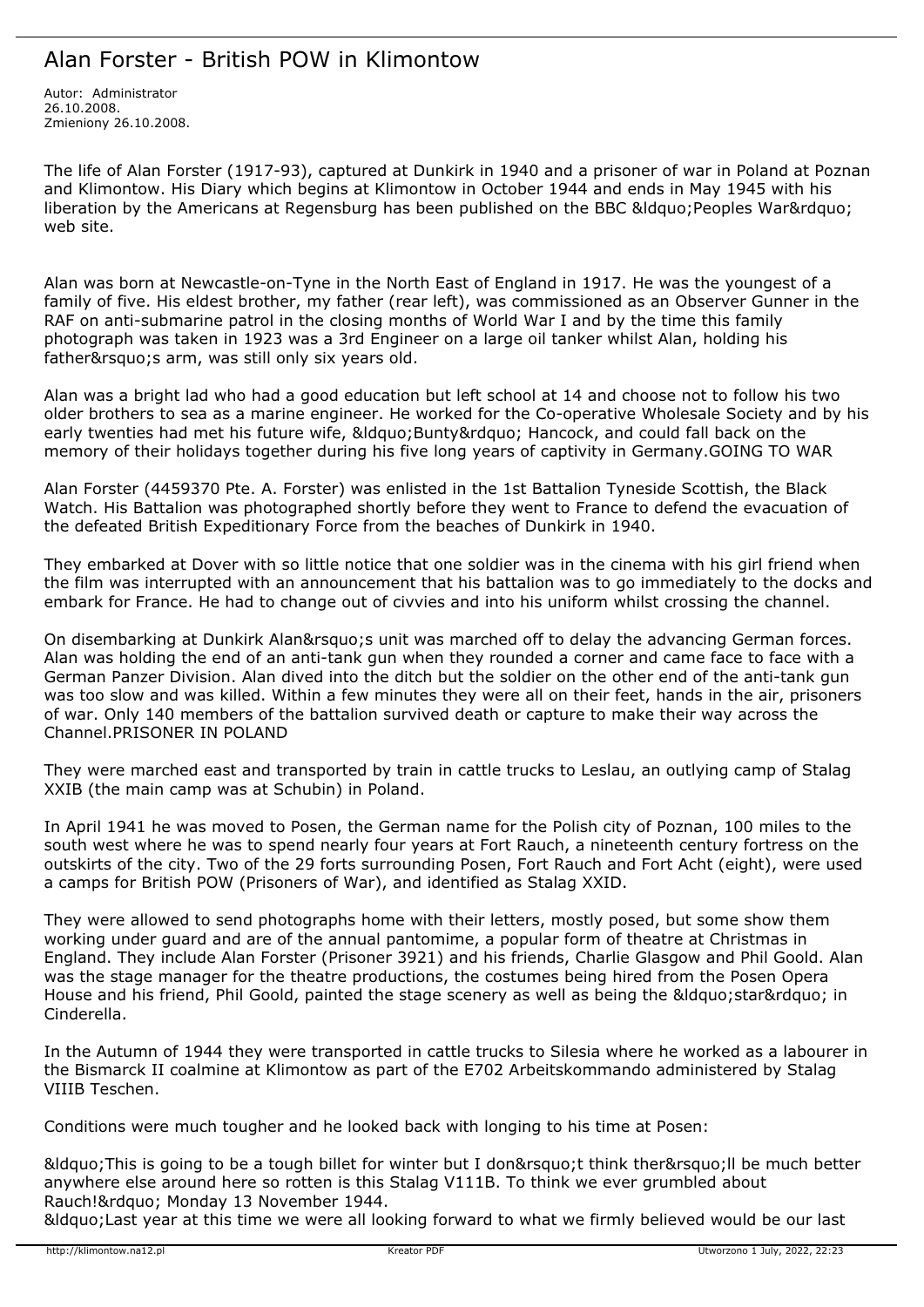POW Xmas. I at least was sure. We said of Cinderella this will be our last Panto., let' smake it a super-show. It was our last, true but only because in this bloody hole nothing in the entertainment line can be done. Good God, are we browned off! I never imagined we would come down as far as this. Looking back to Posen it would seem to have been a dream … " Saturday 18 November.

## LIFE AT KLIMONTOW

Alan&rsquo:s Diary begins at a camp near a coal mine on the 24 October 1944. Neither the place or even the region is identified in the diary but his letters home to Bunty gave the address as Stalag VIIIB E702 and this provided the clue which led to its identification as Klimontow, a small village on the outskirts of the city of Sosnowitz (Sosnowiec) in Silesia.

He was pretty miserable; the weather was bitterly cold, the roof of their timber barracks leaked, the rations they received were inadequate for the lard labour at the coal mine and for several weeks they received no morale boosting letters from home.

Two typical entries in his diary at Klimontow:

#### Friday Dec 15

Shifted the small loco half around the pit – 17 of us amid the snow. Returned or rather were dragged back at the Feldwebels [NCO] order at 16.00 – dawn to dark, that' us now! There has been a heavy fall of the usual brand of fine dry powdery Polish snow which is quite alright if the temperature keeps below 5 degrees but is hellish to work in once it melts. Small cheese issued tonight – two pats per man. The Poles had their usual schnapps and sardine issue from the mine today but unluckily I didn't manage to be on the spot due to the bloody engine.

### Sunday Dec 31

This is the last time I shall write in this for 1944 &ndash: solemn thought. I have a free day tomorrow at the expense of the miners. Goodbye to 1944. 1945 will, I hope and pray, bring us freedom. Taking it by and large this year has been the worst in Gefangenschaft [imprisonment]. MARCHING WEST

On the 18 January 1945 they were awoken at midnight and told to be ready to move off at 2.30 am. This was the start of a 900 plus kilometre march which only ended near Regensburg in Bavaria, at the heart of the ever shrinking German Reich.

They were force marched with prisoners from other Arbeitskommando of Stalag VIIIB Teschen through the Czech Protectorate to Bavaria, sleeping in barns and subject to bombing by allied planes and occasional atrocities committed by the German guards in their efforts to keep them on the move away from the advancing Soviet troops.

Finally on the 30 April he writes:

#### &Idguo; This is the Day!!

I shall remember this anniversary all the rest of my life for this morning the Americans arrived to free us. The time was 8.30 … it is now 7.15 pm & I can't yet quite realise just what's happened to me. We have eaten as we liked, bacon, eggs, milk – all those things which we' ve starved for in 5 long years. It' s more than strange to be able to walk around the fields a free man, to do what one likes without a guard&rsquo:s interference – oh to do everything one wishes, only stopped by one' s sense of right & justice. Peculiar that one still has a sense of conscience regarding them." THE WAR WAS OVER

The Diary finishes at a reception camp for released POW in Slough but there is a moving Postscript written in 1985 after the death of his wife, ' Bunty', which describes the journey North to Newcastle on Tyne by train and the tumultuous welcome they received on arrival at Newcastle Central Station:

"Then the train! It was astounding, amazing & altogether fabulous: a great long passenger train pointed north. We piled in regardless & ndash: old friends reunited in many cases & ndash: after a while the engines hooted & ndash: it was double headed & ndash: & we were heading home.

Then the fun began! Realise, as I do know, that we were the first P.O.W.s to come back to England in bulk & were treated accordingly by the brass. Various officers NCOs & officials toured the train dispensing